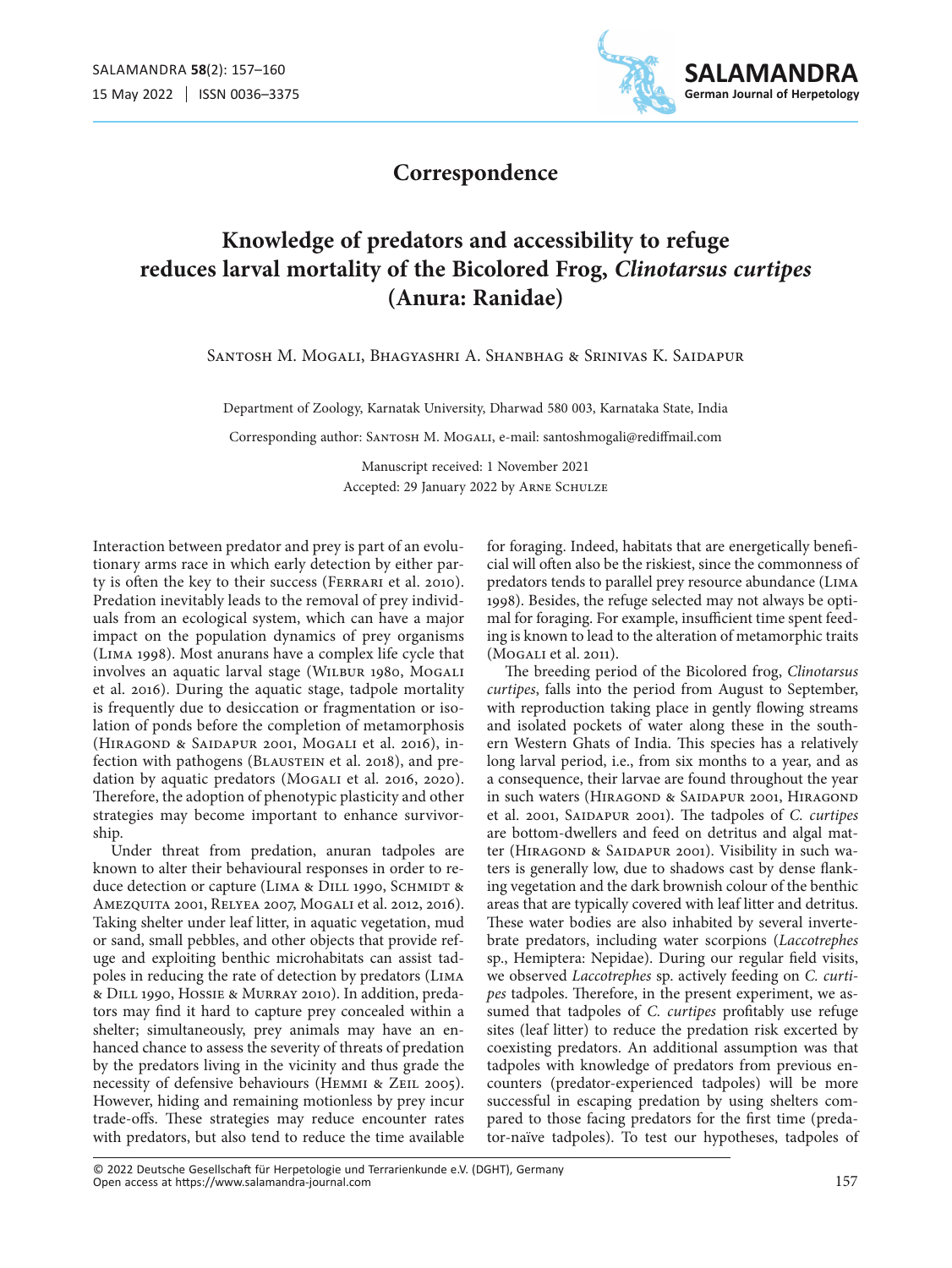*C. curtipes* representing either class were exposed to freely hunting *Laccotrephes* sp. in the presence or absence of refuge sites for fixed periods (24 h) each to record their survival/mortality.

Five egg clutches of *Clinotarsus curtipes* were collected from a stream in the southern Western Ghats near Anmod village (15.430888° N, 74.373601° E), Karnataka State, India, in September 2013. They were immediately transported to the laboratory and each clutch was placed separately in a plastic tub (32 cm diameter and 14 cm deep) containing 5 litre of aged tap (dechlorinated) water until hatching (Gosner stage 19; Gosner 1960). After hatching, the tadpoles of all clutches were mixed to normalize genetic differences throughout the groups. They were then reared in a glass aquarium (LWH 90  $\times$  30  $\times$  15 cm) containing 25 litres of aged tap water. Tadpoles were provided with boiled spinach as food ad libitum. Reference specimens (*C. curtipes*) are deposited in the Museum of the Zoological Survey of India, Calcutta, under catalogue number A9117. Individuals of *Laccotrephes* sp. (predators) were collected from the same site from where the egg clutches of *C. curtipes* were obtained and were reared individually, to avoid cannibalism, in small plastic tubs (14 cm diameter and 7 cm deep) filled with 500 ml of aged tap water; they were fed exclusively with tadpoles of *C. curtipes*.

The tadpoles of *C. curtipes* hatched in the laboratory and not exposed to predators (*Laccotrephes* sp.), or its cues, served as predator-naïve subjects. To obtain predator-experienced tadpoles we exposed groups of 30 tadpoles to a 48-h starved water scorpion for 8 h (09:00–17:00 h). After that period the predator and injured tadpoles were recovered from the tub and returned to separate holding tanks. On average, a predator consumed  $4 \pm 0.5$  and injured  $5 \pm 1$ 0.7 tadpoles ( $\overline{x}$  ± SE) in predation attempts during the trial period. Predator-risk experienced but uninjured tadpoles were used in the experiments during the following days, in order to assess their performance against predators in subsequent encounters with them. In the present experiment, leaves of *Aporosa lindleyana* were used as refuge sites; they were collected from the same place as the *C. curtipes* eggs. To normalize their structural properties, they were soaked in water for 2 days (dry mass 15 g  $\pm$  1.6;  $\overline{x}$   $\pm$  SE), chopped to  $\sim$ 1-cm<sup>2</sup> pieces, and then spread out on the bottom of the tubs serving as test arenas.

In all experimental trials, prey (*C. curtipes*) tadpoles (either predator-naïve or predator-experienced) were of comparable body sizes (length 21.12  $\pm$  0.50 mm, width 5.33  $\pm$  0.09 mm, and weight 57.90  $\pm$  1.20 mg;  $\overline{x} \pm \overline{SE}$ ; N  $=$  30; Fig. 1a) and developmental stage (Gosner stage 25). The *Laccotrephes* sp. used in the various trials were comparable in size, too (length 61.30  $\pm$  0.85 mm, width 10.14  $\pm$ 0.12 mm, and weight 615.0 ± 2.30 mg;  $\bar{x}$  ± SE; N = 30; Fig. 1b). The body sizes of prey tadpoles and predators were measured with a digital calliper (accuracy 0.01 mm), and their weights were ascertained using an electronic scale (accuracy 0.0001 mg). The experiments used a  $2 \times 2$  factorial design with the following treatment groups:

Group 1: Predator-naïve tadpoles of *C. curtipes* were exposed to a predator, *Laccotrephes* sp., in the absence of refuge sites

Group 2: Predator-naïve tadpoles of *C. curtipes* were exposed to a predator, *Laccotrephes* sp., in the presence of refuge sites

Group 3: Predator-experienced tadpoles of *C. curtipes* were exposed to a predator, *Laccotrephes* sp., in the absence of refuge sites

Group 4: Predator-experienced tadpoles of *C. curtipes* were exposed to a predator, *Laccotrephes* sp., in the presence of refuge sites

Each treatment group was exposed to 20 trials (overall  $20 \times 4 = 80$  trials).

For each trial, the test (*C. curtipes*) tadpoles (either predator-naïve or predator-experienced) were released  $(n = 30)$  into the plastic tub  $(32 \text{ cm diameter and } 14 \text{ cm})$ deep) containing 3 litres of aged tap water and in the presence or absence of refuge sites and allowed to acclimatize in the tub for 15 min. Then one *Laccotrephes* sp. starved for

# a) Tadpole of Clinotarsus curtipes



b) Adult *Laccotrephes* sp.



Figure 1. (a) Potential prey tadpole of *Clinotarsus curtipes* and predator, (b) adult *Laccotrephes* sp. used in the experiments.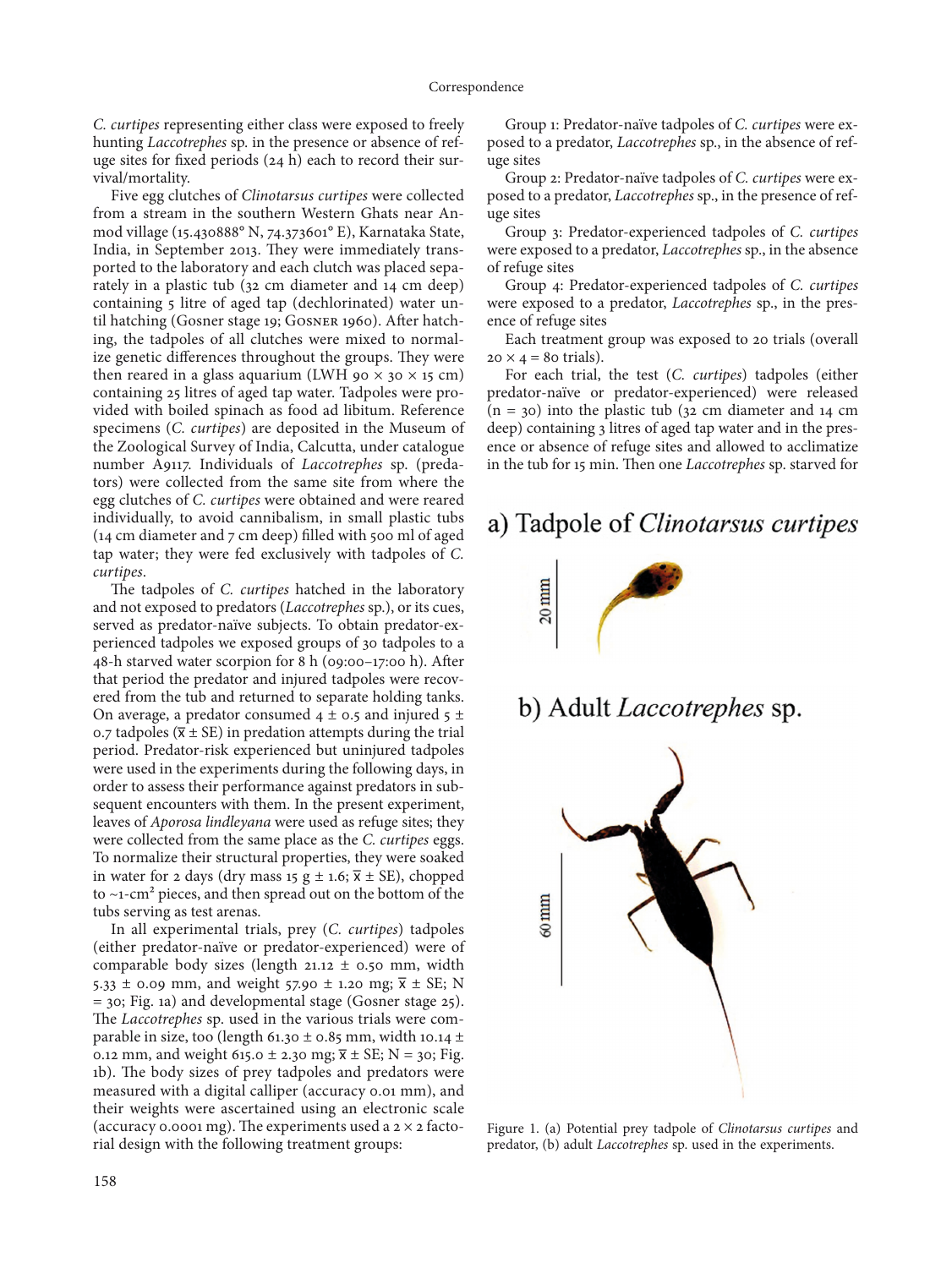Table 1. Results of two-way ANOVAs for exposure and refuge accessibility and their interactions. The response variable is the mean number of *Clinotarsus curtipes* tadpoles lost due to predation by *Laccotrephes* sp. **\*** Indicates significant differences.

| Source                                 | DF           | MS. | F                                   |  |
|----------------------------------------|--------------|-----|-------------------------------------|--|
| Exposure                               |              |     | $49.613$ 15.799 < 0.01 <sup>*</sup> |  |
| Refuge accessibility                   |              |     | 99.013 31.531 < $0.01*$             |  |
| Exposure $\times$ refuge accessibility | $\mathbf{1}$ |     | 6.612 2.106 0.151                   |  |

48 h was introduced gently to the tub and left there. Trials were ended after 24 h. The number of surviving tadpoles (either predator-naïve or predator-experienced) in the various trials was recorded to compute the number of tadpoles lost due to predation. All experimental trials were conducted under natural photoperiods and temperatures, with the latter fluctuating in the test room of the laboratory between 27 and 28°C. Prior to an experimental trial, all tadpoles (either predator-naïve or predator-experienced) were fed with boiled spinach. Data were analyzed using a two-way analysis of variance for assessing the overall consequence of past exposure to predator cues and the access to refuges and their effects on tadpole survival. Data on the number of tadpoles consumed between the two treatment groups were analyzed by Independent-Samples t-tests.

The two-way ANOVAs showed significant effects of predator exposure ( $P < 0.01$ , Table 1) and refuge accessibility ( $P < 0.01$ , Table 1), but not of their interactions ( $P =$ 0.151, Table 1). Accessibility to refuges significantly reduced tadpole mortality in predator-naïve tadpoles compared to when these had to do without refuges ( $T_{s} = 4.531$ , P < 0.01, Table 2). A similar trend was evident in the case of predator-experienced tadpoles ( $T_{38}$  = 3.325, P < 0.01, Table 2). Tadpole mortality was significantly lower in predator-experienced tadpoles compared to predator-naïve tadpoles, regardless of the accessibility ( $T_{38} = 2.416$ , P < 0.01, Table 2) or inaccessibility ( $T_{38} = 3.181$ , P < 0.01, Table 2) of refuge sites.

In aquatic environments, a majority of the prey organisms including larval anurans live under immense predatory pressure. This pressure results in the evolution of defence strategies in a quest to escape predation and enhance survivorship (SCHMIDT & AMEZQUITA 2001, RELYEA 2007). The result of the present study shows the significance of accessible refuge sites and of past experience with predators in evoking defensive and improving escape behaviours in *C. curtipes* tadpoles. Both factors independently and not conjointly affect larval survival in encounters with *Laccotrephes* sp. The results reveal that accessibility to refuge sites and past knowledge of predation threats are key determinants of survival in the face of predators in *C. curtipes* tadpoles. Our findings conform with observations reported on other larval anurans (SEMLITSCH & REYER 1992, HETTYEY et al. 2011).

The results of the present study show that predator-experienced tadpoles will learn to escape predation and be-

Table 2. Numbers of predator-naïve and predator-experienced *Clinotarsus curtipes* tadpoles consumed by the predator, *Laccotrephes* sp., in the presence or absence of refuge sites, during a trial period of 24 h. Each trial involved 30 either predator-naïve or predator-experienced tadpoles. Twenty trials were carried out with each treatment group and a total of 80 trials were conducted. # Data analyzed by Independent-Samples t-test, \* indicates significant differences.

| Treatment group      | Tadpoles consumed<br>$(mean \pm SE)$ |                                                     | $T^*$ and P<br>values                  |
|----------------------|--------------------------------------|-----------------------------------------------------|----------------------------------------|
|                      |                                      | Absence of Presence of<br>refuge sites refuge sites |                                        |
| Predator-naïve       | $7.65 \pm 0.56$                      | $4.85 \pm 0.25$                                     | $T_{38} = 4.531$<br>$\tilde{P}$ <0.01* |
| Predator-experienced | $5.50 \pm 0.37$                      | $3.84 \pm 0.32$                                     | $T_{38} = 3.325$<br>$\tilde{P}$ <0.01* |
| $T^*$ and P values   | $T_{38} = 3.181$<br>$P < 0.01*$      | $T_{38} = 2.416$<br>$\tilde{P}$ <0.01*              |                                        |

come less vulnerable to predators compared to predatornaïve tadpoles regardless of the accessibility of refuges. This clearly demonstrates that past experience with predators plays a key role in enhancing the survival chances of tadpoles by escaping predation. HEALEY & REINHARDT (1995) made a similar observation on Coho Salmon (*Oncorhynchus kisutch*) vis-à-vis predatory Rainbow Trout (*O. mykiss*). For their part, Álvarez & Nicieza (2006), who studied in *Rana temporaria* tadpoles, demonstrated that 48 h of association with the predator were enough to improve their ability to escape predation. The present study on *C. curtipes* shows that even an 8-h exposure to the predator or its cues are enough to evoke stronger effective defence behaviours in subsequent encounters with the predator. Possibly, an even shorter period of exposure may be adequate for tadpoles to evoke such effective defensive behaviour. However, further studies are needed to establish the minimum period of exposure to predators required to condition prey and modify future defensive behaviour. Furthermore, releasing predator cues that remain effective for longer periods may not be in the interest of the predator. Indeed, previous studies have shown that predator cues are transient in nature (Peacor 2006, Sharma et al. 2008) and their half-life ranges from 0.2 h to a few days (e.g., Van Buskirk et al. 2014). Thus, it appears that the persistence of predatory cues and their ability to evoke defence behaviour in prey may vary between tadpoles. In the present study, all experimental trials were carried out under natural light, there was not much fluctuation in room temperature, and all test tadpoles were healthy and well-fed before trials. Hence, we are confident that these factors did not affect tadpole movements or mortality.

The present study on *C. curtipes* was conducted at early larval stages (Gosner stage 25). Vulnerability rates to its natural predator and escape mechanisms of *C. curtipes* may not be the same throughout its larval phase, because *C. curtipes* tadpoles have a long larval period, i.e., from six months to